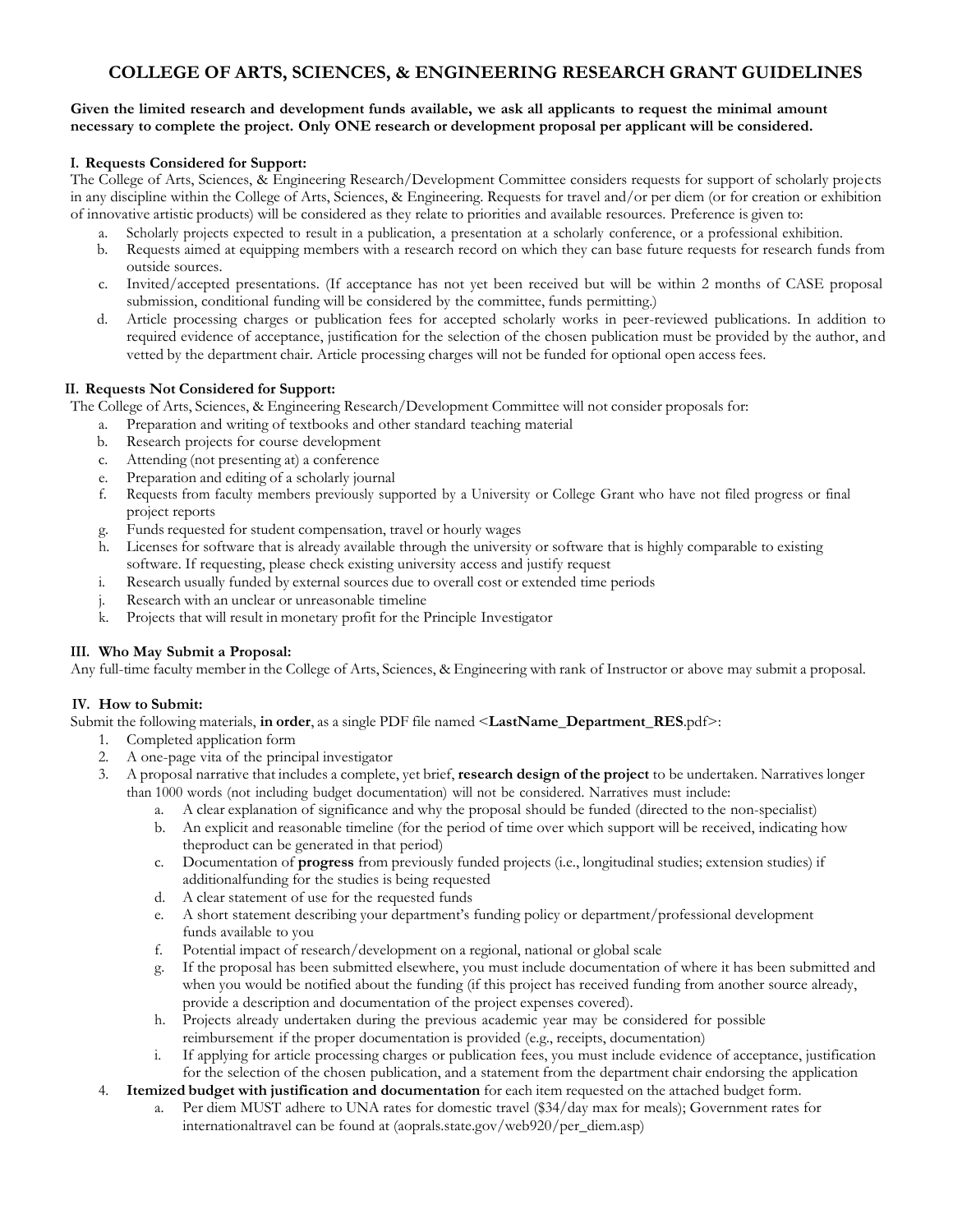- b. ALL requested items in the budget (hotel, airline tickets, mileage, conference information, conference acceptance, supplies, equipment, etc.) must be documented by a computer screen shot of the estimated amount or screenshot of email correspondence
- c. The least expensive alternative for travel must be utilized or justification must be provided

#### 5. Approvals

- a. IRB approval or animal care approval. If human or animal subjects are to be used or hazardous waste materials produced, indicate your plans for approval of your procedures from the appropriate committee
- b. If the cooperation of some other organization is involved, attach evidence of clearance of your project by them 6. Joint Proposals
	- a. Faculty may submit a joint proposal if they are collaborating on a single project. The maximum award for a single
		- project is \$3000 and faculty may not submit two proposals that exceed that amount for the project. b. If awarded, the grant will be allocated to the first author of the proposal and they will be responsible for ensuring coauthors receive awarded funds.

Failure to submit **all** the requested materials and/or not CC'ing your department chair will result in the application being **disqualified**. Please make sure that all proposal requirements have been met before submitting your application.

A single PDF file containing all materials in the order listed above should be emailed to the committee chair and your department chair bythe due date and time.

Questions concerning the submission of proposals may be directed to the Chair of the CASE Research/Development Committee or to any of its members. Names of members of the committee are enclosed.

#### **V. Grant Limit:**

#### **Research Grants are normally limited to \$3,000 per project. Faculty collaborating on the same project may request a maximumof \$3,000 total. Grants for over \$3,000 will require additional, exceptional justification by the applicant (including line item justification) and a vote of approval by two-thirds (2/3) of the Committee.**

- 1) Expenses NOT funded
	- a) Any student expenses (wages, travel, scholarship, etc.)
	- b) Incidentals, tips/gratuity, or "other"
	- c) Administrative grant support
	- d) Extra days before/after a conference without justification
	- e) Membership or annual dues
	- f) Software already available through the university
	- g) Research for an advanced degree at another institution
	- h) Faculty wages
	- i) Per diem exceeding 10 days

#### **VI. Review of Proposals by the Arts, Sciences, & Engineering Research/Development Committee:**

The Committee reviews each request individually, assessing the merits of each proposal. At times the Committee may call upon other faculty members and/or University administrators for assistance in reviewing the merits of research/creative work applications. The Committee also reviews the application on the basis of costs as they relate to the project and availability of resources. Proposals may be rejected due to budgetary constraints if: a) the proposal is for funding for a conference presentation not yet submitted or accepted, b) the proposal is for funding for a presentation that may be made at a similar/equivalent and less expensive conference, or c) the proposal is for a longitudinal or extension study that has previously received funding, d) department has excess funds that can support the research. Priority will be given to first-time applicants, tenure-track faculty applicants, junior faculty applicants, and novel submissions.

#### **VII. Notification of Applicants:**

Applicants will receive the results of Committee evaluations from the chair of the Committee. In cases where proposals are not approved, a written explanation will be provided giving the comments of those reviewing the proposal. The recommendations of the Arts, Sciences, & Engineering Research/Development Committee will be forwarded to the Dean of Arts, Sciences, & Engineering for final action.

#### **VIII. Grant Management:**

All University-supported development projects are administered in accordance with established University fiscal procedures. These include (but are not limited to) all travel expenses and purchasing. The fiscal year runs from October 1 through September 30 of thefollowing year. All grant support will end (i.e., accounts will be closed) on September 30<sup>th</sup> of the academic funding **year unless a rollover into the next fiscal year is requested by the recipient and approved by the Dean of Arts, Sciences, & Engineering.**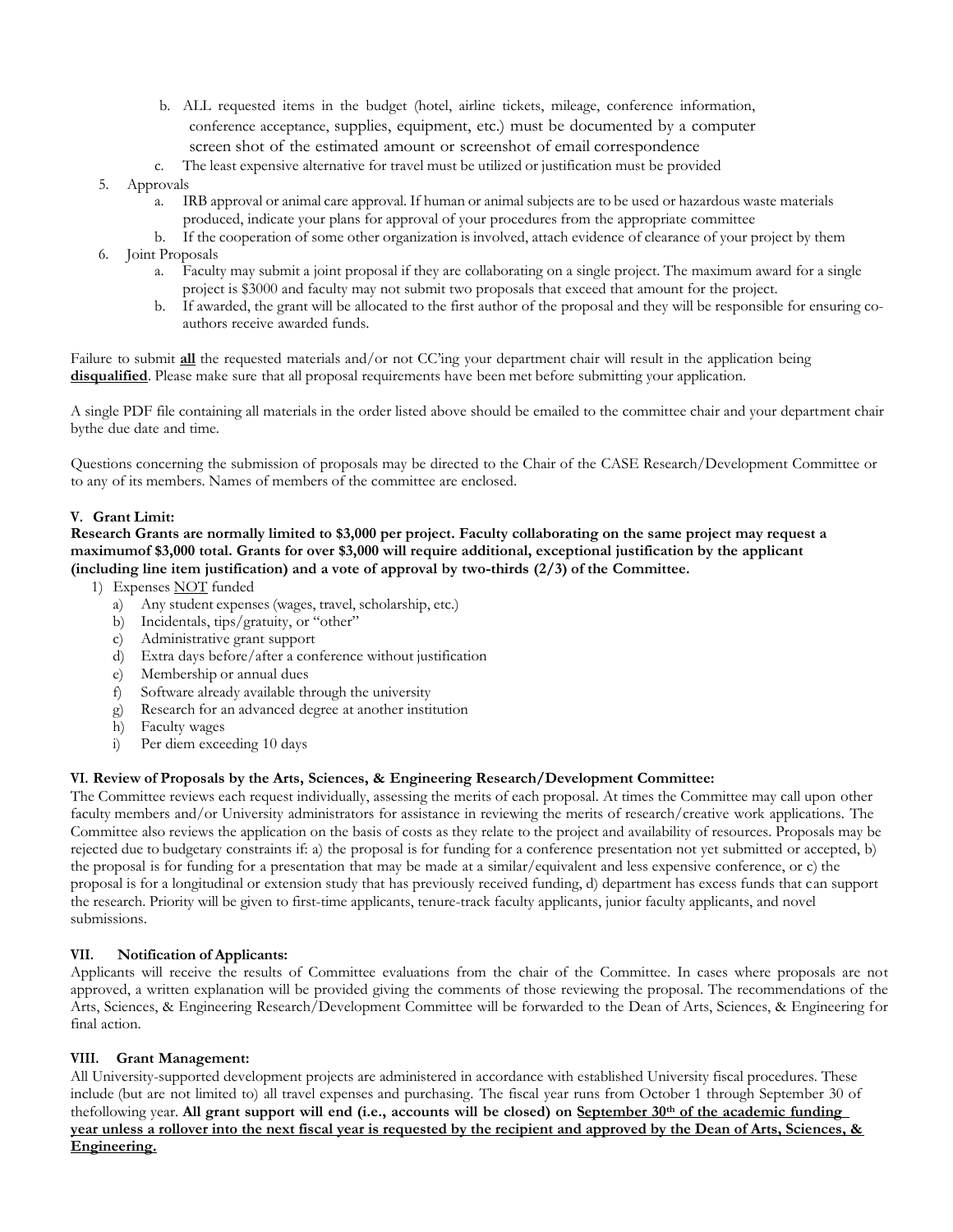## **IX. Grant Report:**

A grant report should be submitted to the Chair of the Arts, Science, & Engineering Grant Committee AND the Office of the Dean of Arts, Sciences, & Engineering **NO LATER THAN SEPTEMBER 30th of the academic funding year, or no later than the timeand date agreed upon between the grant recipient and the Dean of Arts, Sciences, & Engineering when the rollover is requested.** Information pertaining to the format of the College of Arts, Sciences, & Engineering Grant Report will be distributed to applicants that have been awarded grants.

#### **X. Acknowledgement:**

All publications, exhibitions or performances supported by a College of Arts, Sciences, & Engineering Grant should **acknowledge the financial support of the University of North Alabama.**

#### **XI. Failure to Conduct Project:**

If for some reason the faculty member cannot conduct the funded project, he/she should inform the Dean of Arts, Sciences, & Engineering